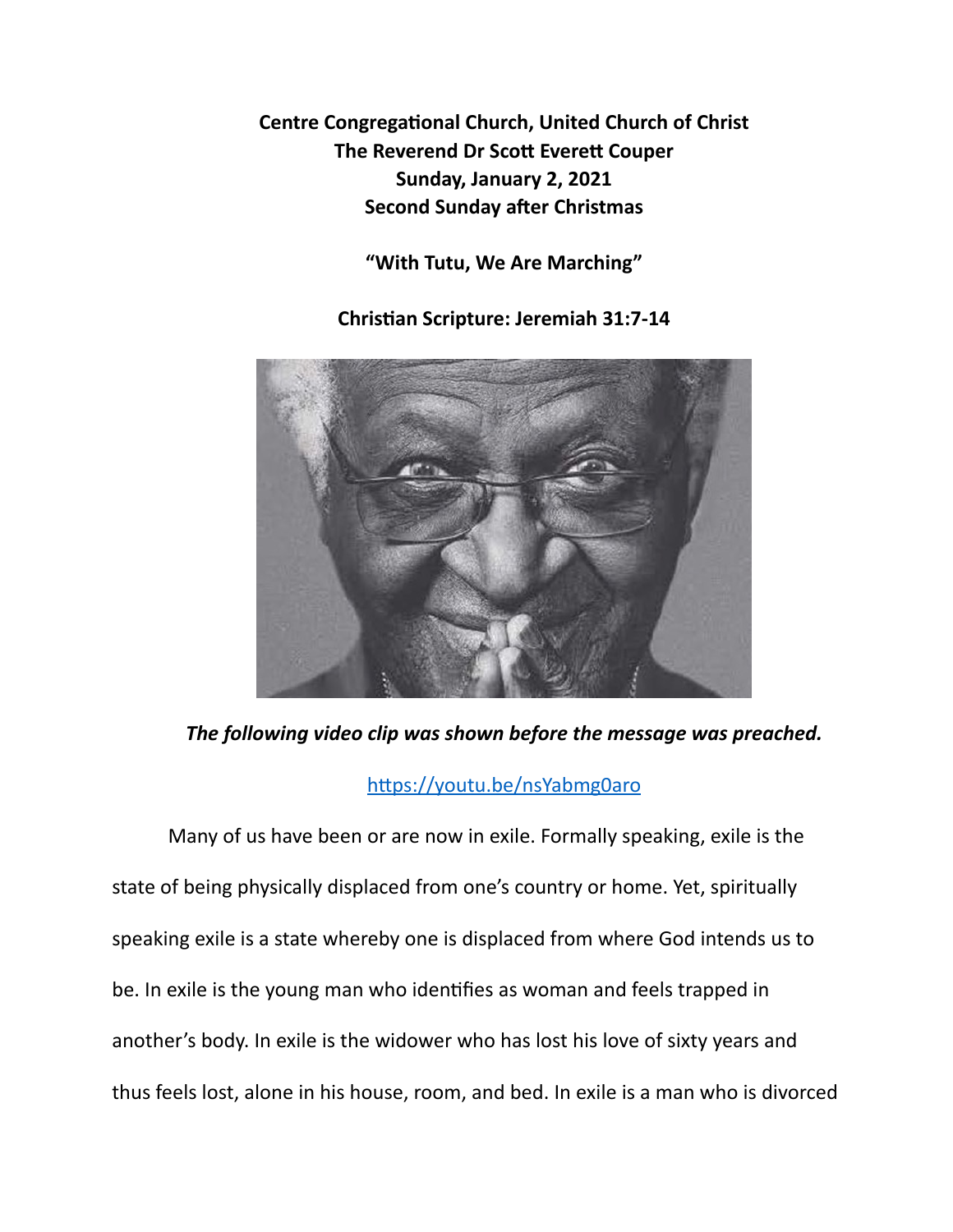and separated from his children thus losing all sense of who he is as a husband and father. In exile are those who suffer from mental illness and depression and therefore are essentially removed from their true selves. In exile from God is the young rich man whose sense of his own or other's worth depends on material possessions. In exile is the woman working in a patriarchal industry, never really sensing any belonging, affirmation, or equal pay. Exile is a state of displacement whereby others cause you to sense that you do not belong where you are.

The prophet Jeremiah spoke a word of hope and restoration for an ancient people during their exile in Babylon. "Then young women will dance and be glad, young men and old as well. I will turn their mourning into gladness; I will give them comfort and joy instead of sorrow", preached the prophet (Jeremiah 31:13). Jeremiah reminded the people of God's ultimate intentions for them and how they will no longer be displaced.

Archbishop Desmond Tutu spoke a word of hope and restoration to eighty percent of the South African population who because of the color of their skin had been exiled by white supremacists for hundreds of years in the land of their birth. Under Apartheid, they were made to be pariahs, foreigners, displaced, and exiled from their own country. Tutu preached a Gospel that was intensely political. Because there is no Gospel that is not political. Tutu preached justice and